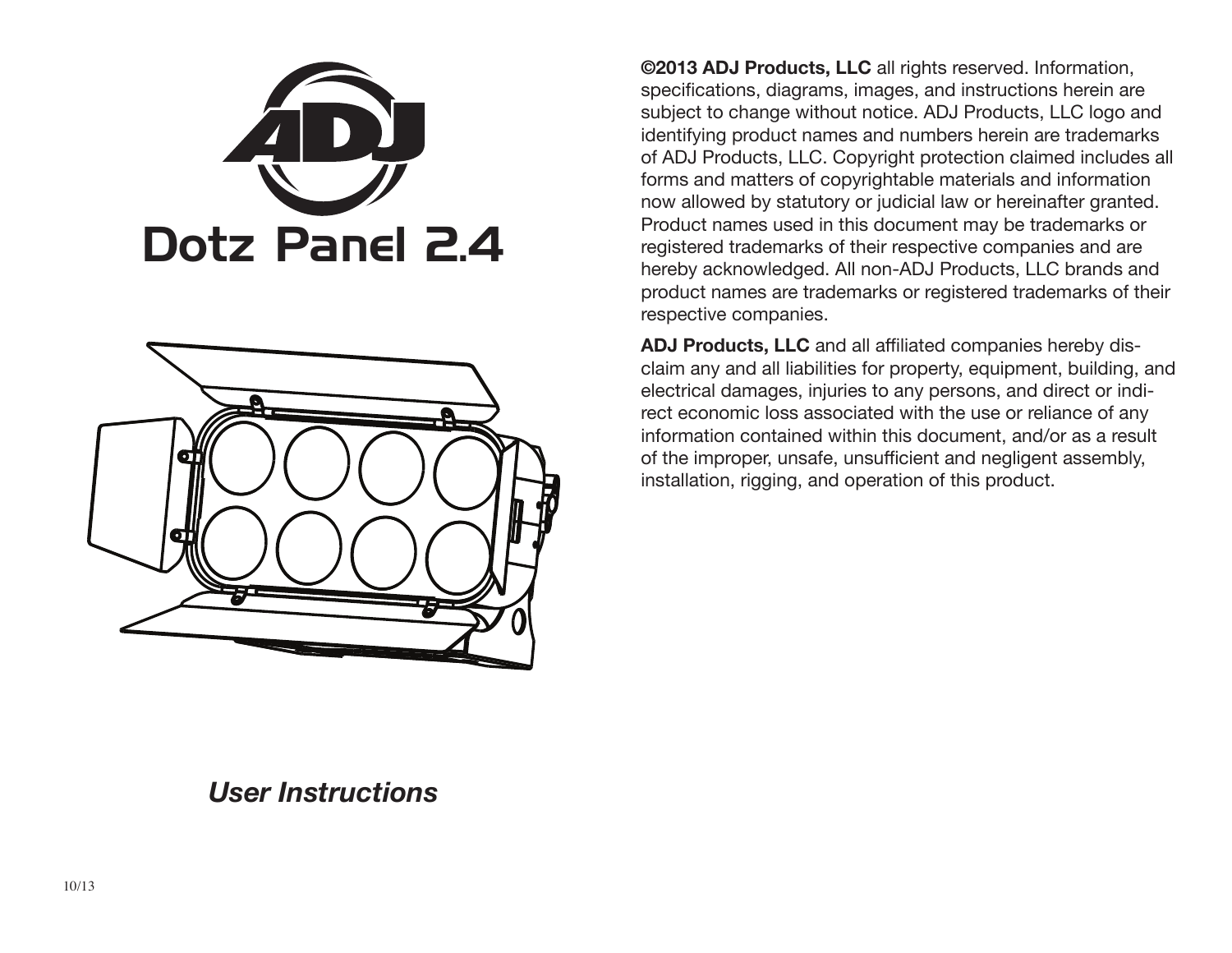**Unpacking:** Thank you for purchasing the Dotz Panel 2.4 by ADJ Products, LLC. Every Dotz Panel 2.4 has been thoroughly tested and has been shipped in perfect operating condition. Carefully check the shipping carton for damage that may have occurred during shipping. If the carton appears to be damaged, carefully inspect your fixture for any damage and be sure all accessories necessary to operate the unit has arrived intact. In the case damage has been found or parts are missing, please contact our toll free customer support number for further instructions. Do not return this unit to your dealer without first contacting customer support.

**Introduction:** The Dotz Panel 2.4 is part of ADJ's continuing pursuit for creating high quality affordable intelligent fixtures. The Dotz Panel 2.4 is a high performance, DMX intelligent, LED fixture. This fixture is a great piece for retail stores, displays, mood, architectural, interior and exterior decoration, and clubs. This unit can be used as a stand alone unit, or in a Master/Slave configuration. The unit can also be controlled via DMX controller. This fixture is suitable for theaters, studios, retail stores, and other similar locations.

*Customer Support:* ADJ Products, LLC provides a toll free customer support line, to provide set up help and to answer any question should you encounter problems during your set up or initial operation. You may also visit us on the web at www.adj.com for any comments or suggestions. Service Hours are Monday through Friday 8:00 a.m. to 4:30 p.m. Pacific Standard Time.

| (800) 322-6337<br>Voice:          |  |
|-----------------------------------|--|
| (323) 582-2941<br>Fax:            |  |
| support@americandj.com<br>E-mail: |  |

To purchase parts online visit http://parts.americandj.com

**Warning!** To prevent or reduce the risk of electrical shock or fire, do not expose this unit to rain or moisture.

**Caution!** There are no user serviceable parts inside this unit. Do not attempt any repairs yourself, doing so will void your manufactures warranty. In the unlikely event your unit may require service please contact ADJ Products, LLC.

### *PLEASE recycle the shipping carton when ever possible.*

## **Dotz Panel 2.4 Construction Dotz Panel 2.4 General Instructions**

To optimize the performance of this product, please read these operating instructions carefully to familiarize yourself with the basic operations of this unit. These instructions contain important safety information regarding the use and maintenance of this unit. Please keep this manual with the unit, for future reference.

## **Dotz Panel 2.4** Features

• RGB Color Mixing

• Strobing

- Electronic Dimming 0-100%
- Built in Microphone
- DMX-512 protocol
- Five DMX Modes: 3 Channel Mode, 6 Channel Mode, 8 Channel Mode, 24 Channel Mode, & 29 Channel Mode
- 4 Operating Modes Sound Active, Auto Run, Built-In Programs, or DMX Control
- Power Cord Daisy Chaining (See Page 20)

## **Dotz Panel 2.4 Warranty Registration**

The Dotz Panel 2.4 carries a 3 year (1095 days) limited warranty. Please fill out the enclosed warranty card to validate your purchase and warranty. You may also register your product online at www. americandj.com. All returned service items whether under warranty or not, must be freight pre-paid and accompany a return authorization (R.A.) number. If the unit is under warranty you must provide a copy of your proof of purchase invoice. Please contact ADJ Products, LLC customer support for a R.A. number.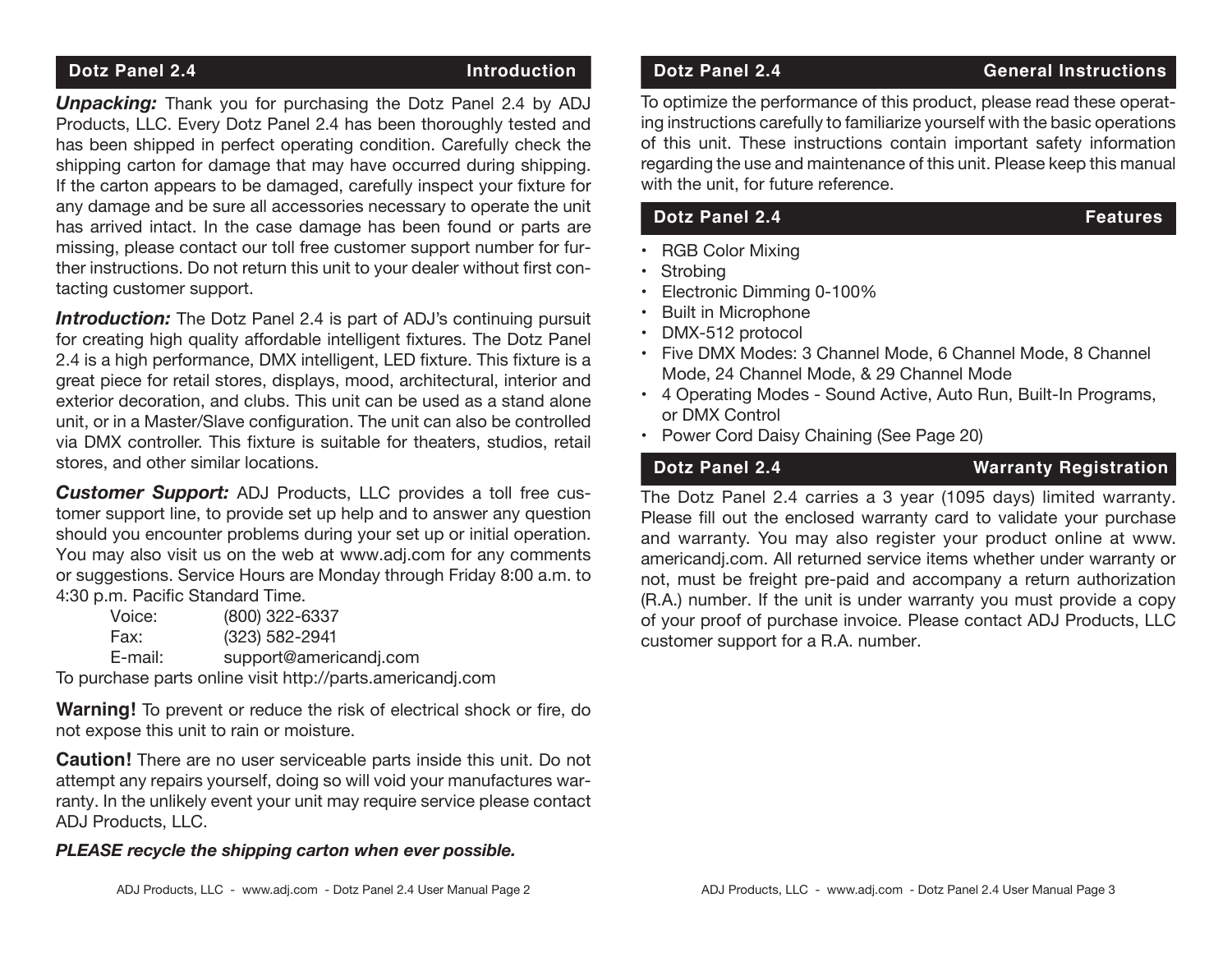## **Dotz Panel 2.4** Safety Precautions

- To reduce the risk of electrical shock or fire, do not expose this unit rain or moisture
- Do not spill water or other liquids into or on to your unit.
- Be sure that the local power outlet match that of the required voltage for your unit.
- Do not attempt to operate this unit if the power cord hasbeen frayed or broken. Do not attempt to remove or break off the ground prong from the electrical cord. This prong is used to reduce the risk of electrical shock and fire in case of an internal short.
- Disconnect from main power before making any type of connection.
- Do not remove the cover under any conditions. There are no user serviceable parts inside.
- Never operate this unit when it's cover is removed.
- Never plug this unit in to a dimmer pack
- Always be sure to mount this unit in an area that will allow proper ventilation. Allow about 6" (15cm) between this device and a wall.
- Do not attempt to operate this unit, if it becomes damaged.
- This unit is intended for indoor use only, use of this product out` doors voids all warranties.
- During long periods of non-use, disconnect the unit's main power.
- Always mount this unit in safe and stable matter.
- Power-supply cords should be routed so that they are not likely to be walked on or pinched by items placed upon or against them, paying particular attention to the point they exit from the unit.
- Cleaning -The fixture should be cleaned only as recommended by the manufacturer. See page 21 for cleaning details.
- Heat -The appliance should be situated away from heat sources such as radiators, heat registers, stoves, or other appliances (including amplifiers) that produce heat.
- The fixture should be serviced by qualified service personnel when: A. The power-supply cord or the plug has been damaged.
	- B. Objects have fallen, or liquid has been spilled into the appliance.
	- C. The appliance has been exposed to rain or water.
	- D. The appliance does not appear to operate normally or exhibits a marked change in performance.

## **Dotz Panel 2.4** Set Up

**Power Supply:** The ADJ Dotz Panel 2.4 contains a automatic voltage switch, which will auto sense the voltage when it is plugged into a power source. With this switch there is no need to worry about the correct power voltage, this unit can be plugged in anywhere. Always use the PowerCon cord that came with the unit.

**DMX-512:** DMX is short for Digital Multiplex. This is a universal protocol used as a form of communication between intelligent fixtures and controllers. A DMX controller sends DMX data instructions from the controller to the fixture. DMX data is sent as serial data that travels from fixture to fixture via the DATA "IN" and DATA "OUT" XLR terminals located on all DMX fixtures (most controllers only have a DATA "OUT" terminal).

**DMX Linking:** DMX is a language allowing all makes and models of different manufactures to be linked together and operate from a single controller, as long as all fixtures and the controller are DMX compliant. To ensure proper DMX data transmission, when using several DMX fixtures try to use the shortest cable path possible. The order in which fixtures are connected in a DMX line does not influence the DMX addressing. For example; a fixture assigned a DMX address of 1 may be placed anywhere in a DMX line, at the beginning, at the end, or anywhere in the middle. When a fixture is assigned a DMX address of 1, the DMX controller knows to send DATA assigned to address 1 to that unit, no matter where it is located in the DMX chain.

**Data Cable (DMX Cable) Requirements (For DMX Operation):** The Dotz Panel 2.4 can be controlled via DMX-512 protocol. The Dotz Panel 2.4 has 5 DMX Channel Modes. The DMX address is set on the rear panel of the Dotz Panel 2.4. Your unit and your DMX controller require a approved DMX-512 110 Ohm Data cable for data input and data

output (Figure 1). We recommend Accu-Cable DMX cables. If you are making your own cables, be sure to use standard 110-120 Ohm shielded cable (This cable may be purchased at almost all professional sound and lighting stores). Your cables should be made with a male and female XLR connector on either end of the cable. Also remember that DMX cable must be daisy chained and cannot be split.



Figure 1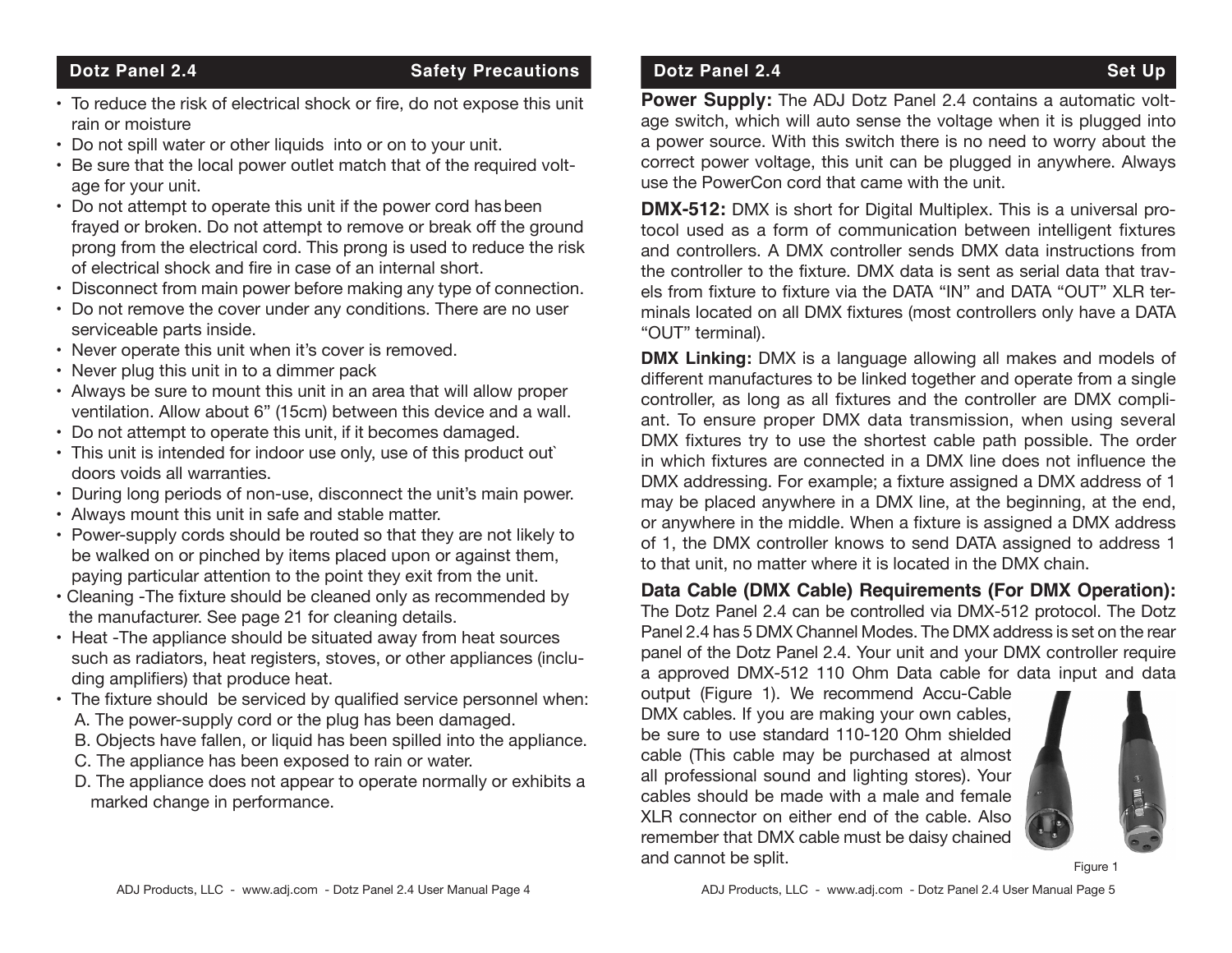## **Dotz Panel 2.4** Set Up

**Notice:** Be sure to follow figures two and three when making your own cables. Do not use the ground lug on the XLR connector. Do not connect the cable's shield conductor to the ground lug or allow the shield conductor to come in contact with the XLR's outer casing. Grounding the shield could cause a short circuit and erratic behavior.



Figure 3

**Special Note: Line Termination.** When longer runs of cable are used, you may need to use a terminator on the last unit to avoid erratic behavior. A terminator is a 90-120 ohm 1/4 watt resistor which is connected between pins 2 and 3 of a male XLR connector (DATA + and DATA -). This unit is inserted in the female XLR connector of the last unit in your daisy chain to terminate the line. Using a cable terminator (ADJ part number Z-DMX/T) will decrease the possibilities of erratic behavior.



**5-Pin XLR DMX Connectors.** Some manufactures use 5-pin XLR connectors for DATA transmission in place of 3-pin. 5-pin XLR fixtures may be implemented in a 3-pin XLR DMX line. When inserting standard 5-pin XLR connectors in to a 3-pin line a cable adaptor must be used, these adaptors are readily available at most electric stores. The chart below details a proper cable conversion.

| 3-Pin XLR to 5-Pin XLR Conversion |                        |                     |  |  |
|-----------------------------------|------------------------|---------------------|--|--|
| Conductor                         | 3-Pin XLR Female (Out) | 5-Pin XLR Male (In) |  |  |
| Ground/Shield                     | Pin 1                  | Pin 1               |  |  |
| Data Compliment (- signal)        | Pin 2                  | Pin <sub>2</sub>    |  |  |
| Data True (+ signal)              | Pin 3                  | Pin 3               |  |  |
| Not Used                          |                        | Do Not Use          |  |  |
| Not Used                          |                        | Do Not Use          |  |  |

## **Dotz Panel 2.4 System Menu**

### **Built-In Programs**

| ٦g        |                            | Blackout.                               |
|-----------|----------------------------|-----------------------------------------|
|           | <b>STATIC COLOR</b>        | Red-Green-Blue-Yellow-Cyan-Purple-White |
|           | CL:RGB Flash00-99          | Flash speed adjustable.                 |
|           | <b>DREAM</b>               | Seven color dreaming                    |
|           | Speed00-99 Flash00-99      | Speed & Flash adjustable                |
|           | <b>METEOR</b>              | Seven color flow                        |
|           | $Speed00-99$<br>Flash00-99 | Speed & Flash adjustable                |
|           | <b>FADE</b>                | Seven color fade                        |
|           | Speed00-99<br>Flash00-99   | Speed & Flash adjustable                |
|           | <b>CHANGE</b>              | Seven color change                      |
|           | $Speed00-99$<br>Flash00-99 | Speed & Flash adjustable                |
|           | FLOW 1                     | Seven color chase                       |
|           | Speed00-99<br>Flash00-99   | Speed & Flash adjustable                |
| <b>re</b> | FLOW 2                     | Seven color chase                       |
| tic       | Speed00-99<br>Flash00-99   | Speed & Flash adjustable                |
| n-        | FLOW 3                     | Seven color chase                       |
| ٦d        | Speed00-99<br>Flash00-99   | Speed & Flash adjustable                |
| ıst       | FLOW 4                     | Seven color chase                       |
| or        | Speed00-99<br>Flash00-99   | Speed & Flash adjustable                |
| tic       | FLOW 5                     | Seven color chase                       |
|           | Speed00-99<br>Flash00-99   | Speed & Flash adjustable                |
|           | FLOW 6                     | Seven color chase                       |
|           | Speed00-99<br>Flash00-99   | Speed & Flash adjustable                |
|           | FLOW 7                     | Seven color chase                       |
| -R        | Speed00-99<br>Flash00-99   | Speed & Flash adjustable                |
|           | FLOW 8                     | Seven color chase                       |
| es        | Speed00-99<br>Flash00-99   | Speed & Flash adjustable                |
| rd        |                            |                                         |
| ۱d,       | FLOW 9                     | Seven color chase                       |
| art       | Speed00-99<br>Flash00-99   | Speed & Flash adjustable                |
|           |                            |                                         |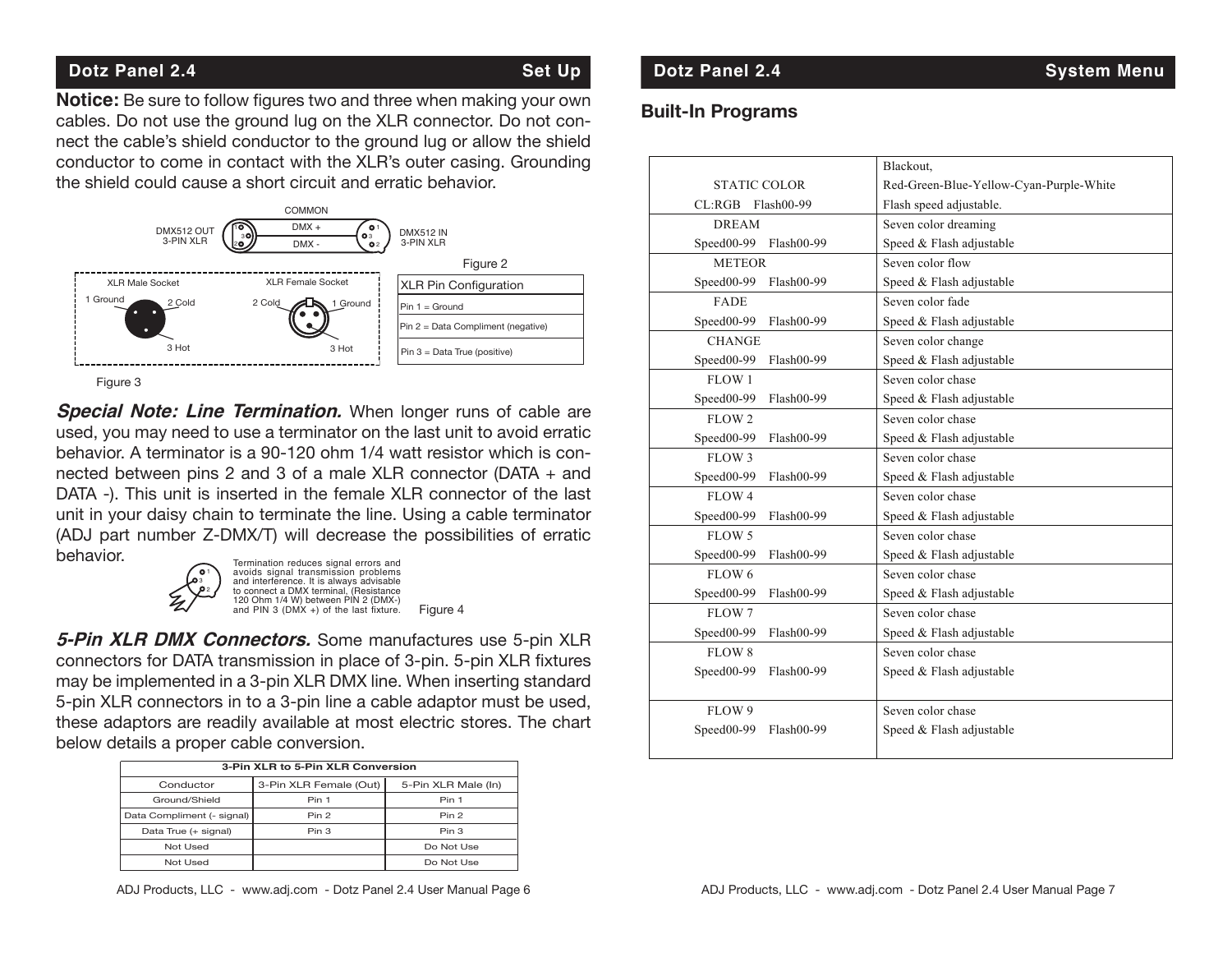*The LCD backlight will shut off after 30 seconds, to relight the background, press the MODE button for 5 seconds.*

## DMX Mode - **Set the DMX Address and DMX Channel Mode -**

1. Press the MENU button until "DMX Mode" and underneath "ADDR: XXX" and "CH:XX" is displayed, press ENTER.

2. "XXX" will now begin to flash, use the UP and DOWN buttons to find your desired DMX address, then press ENTER.

3. "XX" will now begin to flash, use the UP and DOWN buttons to find your desired DMX Channel mode, then press ENTER.

## Slave Mode **- This will let you set your unit as a slave in a master/slave configuration.**

1. Press the MENU button until "Slave Mode" is displayed. Your unit will now follow the Master.

## Sound Mode **- In this mode the unit will run in sound active mode.**

1. Press the MENU button until "Sound Mode" is displayed.

2. Press ENTER to adjust your sound sensitivity. When you press ENTER the number next to "Sens" will begin to flash, use the UP and DOWN buttons to adjust the sound sensitivity. Once you found your desired sensitivity press ENTER to confirm.

3. When you press ENTER the number next to "FQN" will not begin to flash, use the UP and DOWN buttons to adjust the frequency rate. Press ENTER to confirm your setting.

# Auto Run **-**

1. Press the MENU button until "Auto Run" is displayed, press ENTER.

ADJ Products, LLC - www.adj.com - Dotz Panel 2.4 User Manual Page 8

2. "FQN:XX" will now be displayed, "XX" representing the Frequency Rate (Auto Run speed).

3. Press ENTER and the number will begin to flash, use the UP and DOWN buttons to adjust the speed, 01 being the slowest and 99 being the fastest. Press ENTER to confirm.

## Built-In Programs **- See the chart on page 7 to find your desired program.**

1. Press the MENU button until one of the Programs on page 7 is displayed. The displayed program depends on the last program you had set the unit to.

2. Press ENTER to move through the various adjustments of each program, and use the UP and DOWN button to make adjustments.

## Dim Curve **- This setting will let you select your desired dimming curve.**

1. Press the MENU button until "Dim Curve" is displayed, press ENTER.

2. 1 of 5 dimming curve settings will be displayed: Standard, Stage, TV, Architectural, or Theatre. Use the UP and DOWM buttons to select your desired dimming curve and press ENTER to confirm.

## Pixel Flip **- In this mode you adjust the unit so that the LEDs in DMX mode will illuminate at your desired starting point.**

1. Press the MENU button until "Pixel Flip" is displayed, press ENTER.

2. Either "OFF" or "ON", will be displayed. "ON" will have the unit light up bottom right to left. "OFF" will have the unit light up top ADJ Products, LLC - www.adj.com - Dotz Panel 2.4 User Manual Page 9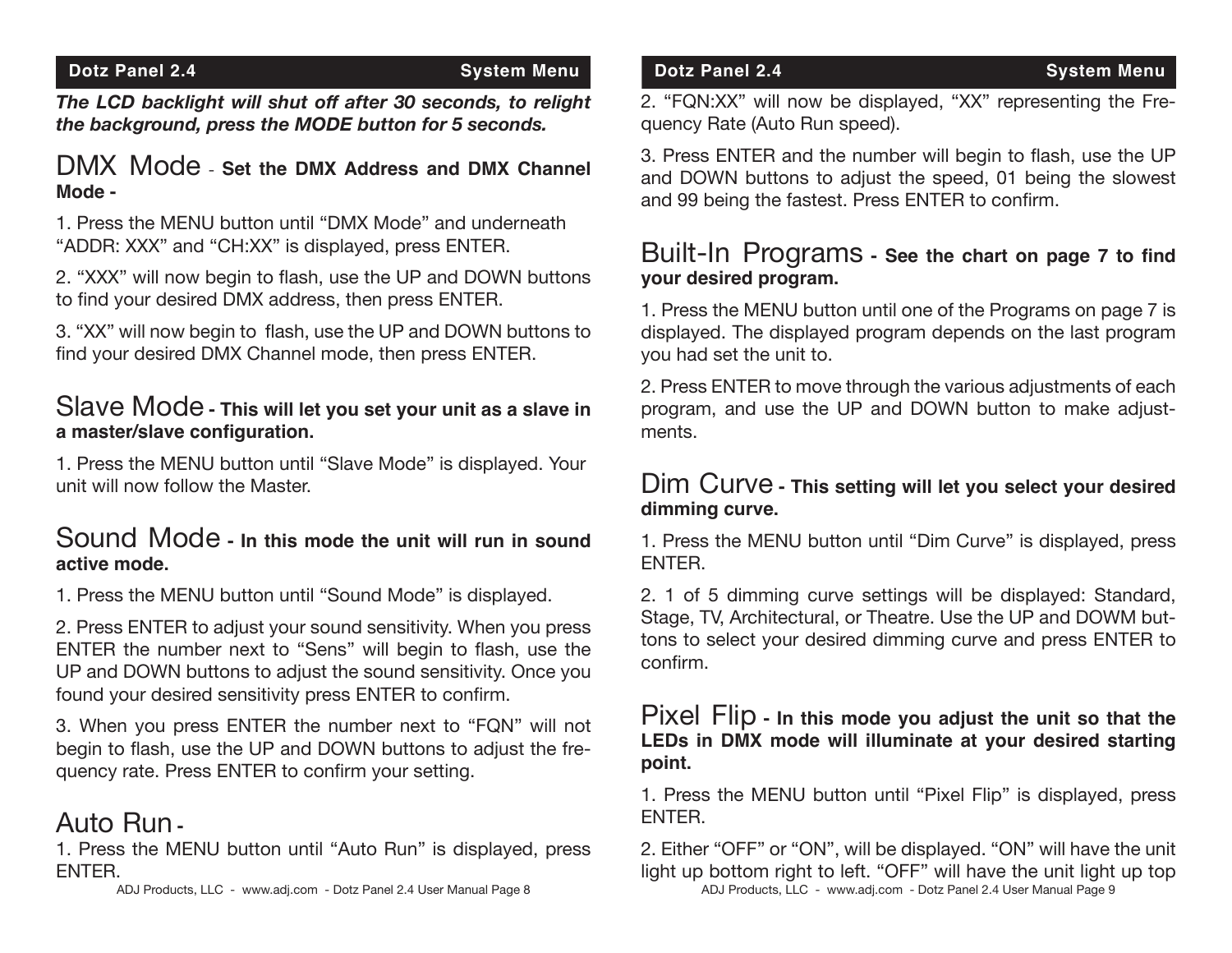## **Dotz Panel 2.4** System Menu

left to right. Use the UP or DOWN buttons to find your desired setting, and press ENTER.

NO DMX **- This mode can be used as a precaution mode, that in case the DMX signal is lost, the operating mode chosen in the setup is the running mode the fixture will go into when the DMX signal is lost. You can also set this as the operating mode you would like the unit to return to when power is applied.** 

1. Press the MENU button until "NO DMX" is displayed, and either "Sound", "Auto", "Black", or "Hold" will be displayed beneath.

2. Press ENTER and the bottom choice will begin to flash. Use the UP or DOWN buttons to choose an operating mode you would like the unit to start up in when power is applied or the DMX signal is lost.

• Sound - If the DMX signal is lost or power is applied, the unit will automatically go into sound active mode.

• Auto - If the DMX signal is lost or power is applied, the unit will automatically go into Auto Run mode.

• Black (Blackout) - If the DMX signal is lost or power is applied, the unit will automatically go into stand by mode.

• Hold - If the DMX signal is lost the fixture will stay in the last DMX setting. If power is applied and this mode is set, the unit will automatically go into the last DMX set up.

3. Press ENTER to confirm your desired set up.

## Personality **- This will let you set your unit as a Master in a master/slave configuration.**

1. Press the MENU button until "Personality" is displayed. Your unit will now be the Master unit in a Master-Slave configuration.

**Universal DMX Control:** This function allows you to use a Elation® universal DMX-512 controller to control the chases and patterns, dimmer and strobe. A DMX controller allows you to create unique programs tailored to your individual needs. The Dotz Panel 2.4 has 5 DMX channel modes; a 3 Channel Mode, 6 Channel Mode, 8 Channel Mode, 24 Channel Mode, & 29 Channel Mode. To select your channel mode see page 8.

- 1. This function will allow you to control each individual fixture's traits with a standard DMX 512 controller such as the Elation® Show Designer™ or the Elation® DMX Operator.™
- 2. To run your fixture in DMX mode, follow directions on page 8 to set your DMX address and DMX Channel mode.
- 3. Plug in the fixture via the XLR connections to any standard DMX controller.
- 4. For longer cable runs (more than a 100 feet) use a terminator on the last fixture.

## **Dotz Panel 2.4 Master-Slave Configuration**

**Master-Slave Operation:** This function will allow you to link up to 16 units together and operate without a controller. The units will be sound activated. In Master-Slave operation one unit will act as the controlling unit and the others will react to the controlling units programs. Any unit can act as a Master or as a Slave.

- 1. Using approved DMX data cables, daisy chain your units together via the XLR connector on the rear of the units. Remember the Male XLR connector is the input and the Female XLR connector is the output. The first unit in the chain (master) will use the female XLR connector only - The last unit in the chain will use the male XLR connector only. For longer cable runs we suggest a terminator at the last fixture.
- 2. On the Master unit, designate the unit as a "Master" unit following the instructions on page 10. Then set your desired operating mode.
- 3. On the slave units press the MODE button until "Slave Mode" is displayed.
- 4. The slave units will now follow the Master unit.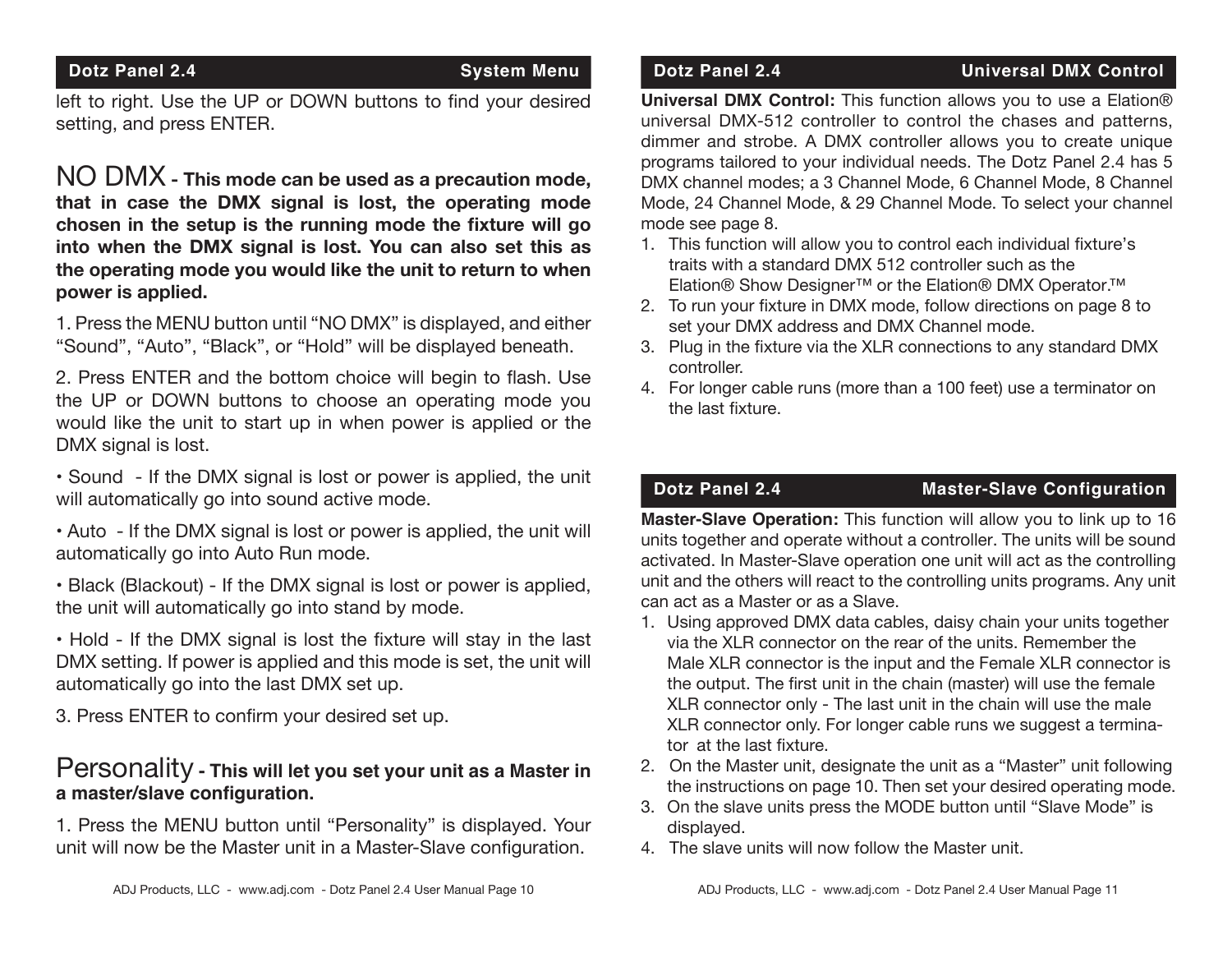## **Dotz Panel 2.4 Photometrics**

Beam angle 25° Field angle 30°

### Intensity(LUX)

| Red LEDs         | 893  | 259  | 129 | 74  | 47  |
|------------------|------|------|-----|-----|-----|
| Green LEDs       | 1245 | 368  | 172 | 99  | 66  |
| <b>Blue LEDs</b> | 1683 | 487  | 236 | 135 | 87  |
| Full LEDs        | 3220 | 1005 | 450 | 270 | 176 |



| Dotz Panel 2.4 |              | <b>3 Channel Mode</b> |
|----------------|--------------|-----------------------|
| <b>Channel</b> | <b>Value</b> | <b>Function</b>       |
|                |              | <b>RED</b>            |
|                | $0 - 255$    | $0\% - 100\%$         |
| 2              |              | <b>GREEN</b>          |
|                | $0 - 255$    | 0% - 100%             |
| 3              |              | <b>BLUE</b>           |
|                | $0 - 255$    | $0\% - 100\%$         |

| <b>Dotz Panel 2.4</b> |              | <b>6 Channel Mode</b>         |
|-----------------------|--------------|-------------------------------|
| <b>Channel</b>        | <b>Value</b> | <b>Function</b>               |
| 1                     |              | <b>RED</b>                    |
|                       | $0 - 255$    | 0% - 100%                     |
| $\overline{2}$        |              | <b>GREEN</b>                  |
|                       | $0 - 255$    | $0\% - 100\%$                 |
| 3                     |              | <b>BLUE</b>                   |
|                       | $0 - 255$    | $0\% - 100\%$                 |
| $\overline{4}$        |              | <b>MASTER DIMMER</b>          |
|                       | $0 - 255$    | 0% - 100%                     |
| 5                     |              | <b>STROBING</b>               |
|                       | $0 - 255$    | <b>SLOW - FAST</b>            |
| 6                     |              | <b>DIMMER CURVES</b>          |
|                       | $0 - 41$     | <b>STANDARD</b>               |
|                       | $42 - 84$    | <b>STAGE</b>                  |
|                       | $85 - 127$   | TV                            |
|                       | 128 - 170    | <b>ARCHITECTURAL</b>          |
|                       | 171 - 213    | <b>THEATER</b>                |
|                       | $214 - 255$  | DEFAULT TO UNIT CURVE SETTING |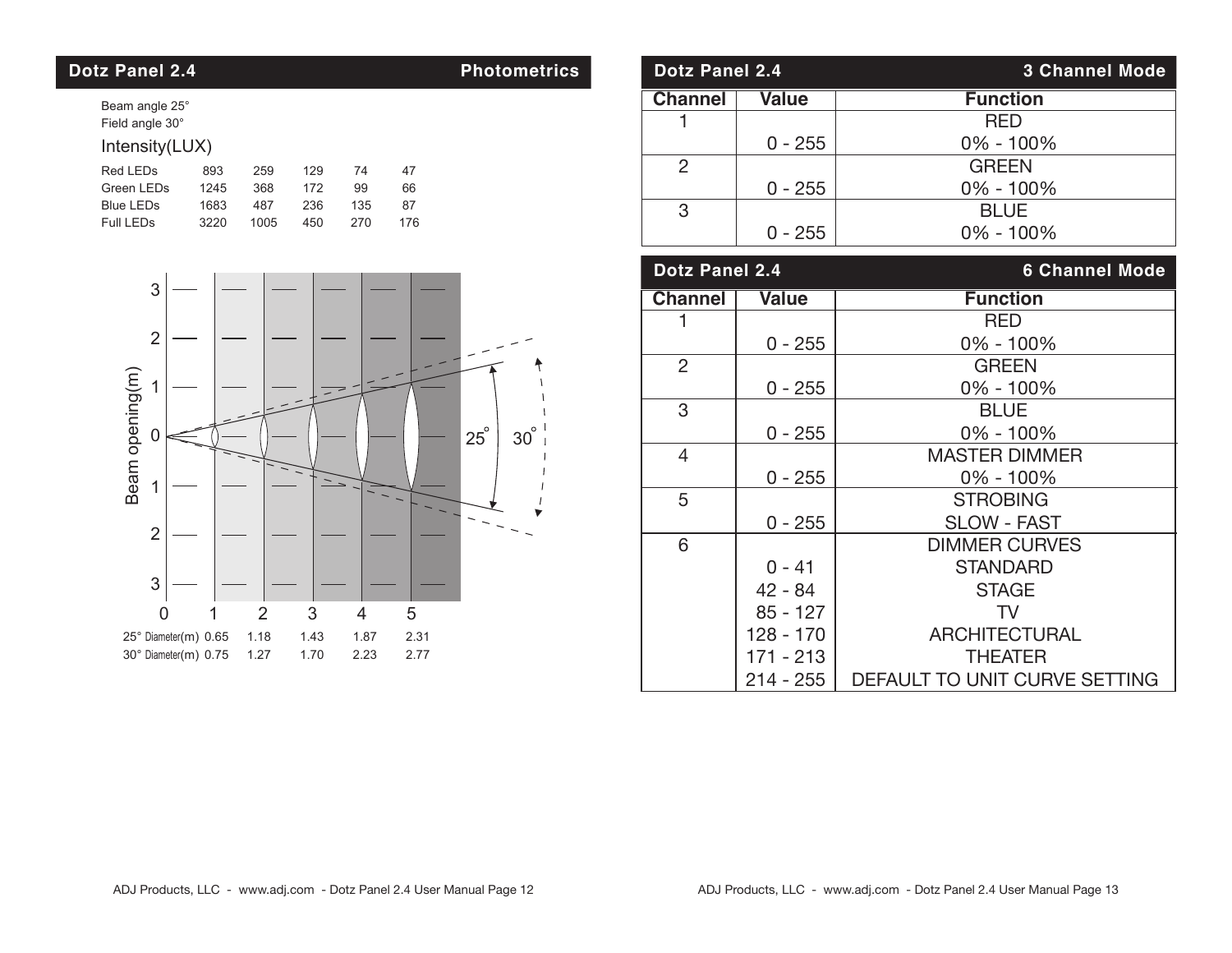| Dotz Panel 2.4 |              | <b>8 Channel Mode</b>              |
|----------------|--------------|------------------------------------|
| <b>Channel</b> | <b>Value</b> | <b>Function</b>                    |
| 1              |              | <b>RED</b>                         |
|                | $0 - 255$    | 0% - 100%                          |
| $\overline{2}$ |              | <b>GREEN</b>                       |
|                | $0 - 255$    | 0% - 100%                          |
| 3              |              | <b>BLUE</b>                        |
|                | $0 - 255$    | 0% - 100%                          |
| $\overline{4}$ |              | <b>COLOR MACROS &amp; PROGRAMS</b> |
|                | $0 - 15$     | <b>NO FUNCTION</b>                 |
|                | $16 - 23$    | <b>RED</b>                         |
|                | $24 - 31$    | <b>GREEN</b>                       |
|                | $32 - 39$    | <b>BLUE</b>                        |
|                | $40 - 47$    | <b>RED &amp; GREEN</b>             |
|                | $48 - 55$    | <b>GREEN &amp; BLUE</b>            |
|                | $56 - 63$    | <b>RED &amp; BLUE</b>              |
|                | 64 - 71      | RED, GREEN, & BLUE                 |
|                | $72 - 79$    | COLOR <sub>1</sub>                 |
|                | $80 - 87$    | COLOR <sub>2</sub>                 |
|                | $88 - 95$    | COLOR <sub>3</sub>                 |
|                | $96 - 103$   | COLOR <sub>4</sub>                 |
|                | $104 - 111$  | COLOR <sub>5</sub>                 |
|                | $112 - 119$  | COLOR <sub>6</sub>                 |
|                | 120 - 127    | COLOR <sub>7</sub>                 |
|                | 128 - 135    | COLOR <sub>8</sub>                 |
|                | $136 - 143$  | <b>COLOR FADE 1</b>                |
|                | $144 - 151$  | <b>COLOR SNAKE</b>                 |
|                | 152 - 159    | <b>COLOR FADE 2</b>                |
|                | $160 - 167$  | <b>COLOR CHANGE</b>                |
|                | $168 - 175$  | <b>COLOR FLOW 1</b>                |
|                | 176 - 183    | <b>COLOR FLOW 2</b>                |
|                | 184 - 191    | <b>COLOR FLOW 3</b>                |
|                | 192 - 199    | <b>COLOR FLOW 4</b>                |
|                | $200 - 207$  | <b>COLOR FLOW 5</b>                |
|                | $208 - 215$  | <b>COLOR FLOW 6</b>                |
|                | $216 - 223$  | <b>COLOR FLOW 7</b>                |
|                |              |                                    |

| <b>Dotz Panel 2.4</b> |              | <b>8 Channel Mode</b>              |
|-----------------------|--------------|------------------------------------|
| <b>Channel</b>        | <b>Value</b> | <b>Function</b>                    |
| 4                     |              | <b>COLOR MACROS &amp; PROGRAMS</b> |
|                       | $216 - 223$  | <b>COLOR FLOW 7</b>                |
|                       | $224 - 231$  | <b>COLOR FLOW 8</b>                |
|                       | $232 - 239$  | <b>COLOR FLOW 9</b>                |
|                       | $240 - 247$  | <b>COLOR FLOW 10</b>               |
|                       | 248 - 255    | N/G                                |
| 5                     |              | PROGRAM SPEED/SOUND SENSE          |
|                       | $0 - 255$    | <b>PROGRAM SPEED SLOW - FAST</b>   |
| 6                     | $0 - 255$    | MASTER DIMMER 0% - 100%            |
| $\overline{7}$        |              | <b>STROBING</b>                    |
|                       | $0 - 255$    | <b>SLOW - FAST</b>                 |
| 8                     |              | <b>DIMMER CURVES</b>               |
|                       | $0 - 41$     | <b>STANDARD</b>                    |
|                       | $42 - 84$    | <b>STAGE</b>                       |
|                       | $85 - 127$   | TV                                 |
|                       | 128 - 170    | <b>ARCHITECTURAL</b>               |
|                       | $171 - 213$  | <b>THEATER</b>                     |
|                       | 214 - 255    | DEFAULT TO UNIT CURVE SETTING      |

When Channel 4 is being used between the values of 136-239, Channel 5 will control the speed of the programs.

When Channel 4 is being used between the values of 240-255, Channel 5 will control sound sensitivity.

ADJ Products, LLC - www.adj.com - Dotz Panel 2.4 User Manual Page 14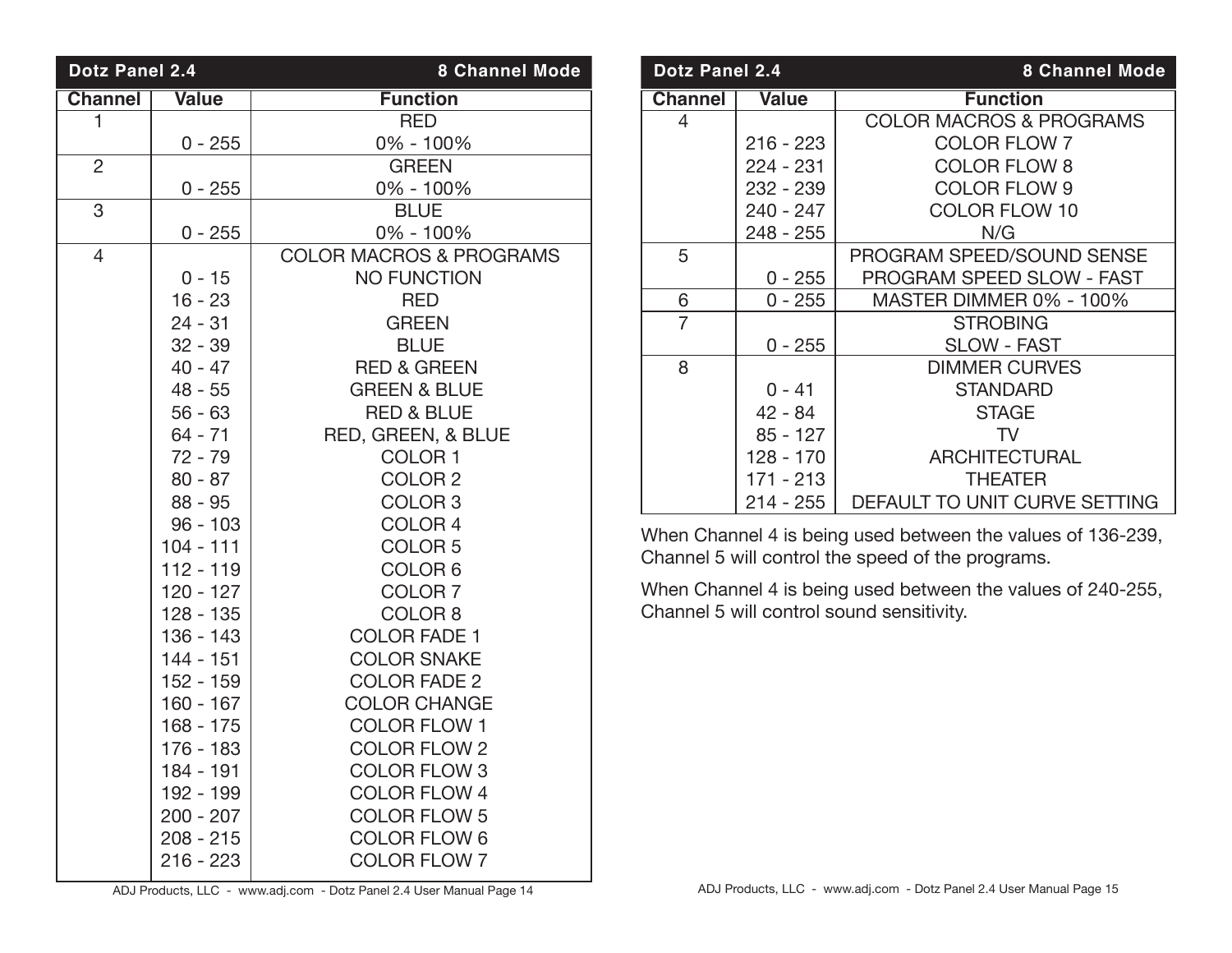| Dotz Panel 2.4                                     |              | <b>24 Channel Mode</b> |  |
|----------------------------------------------------|--------------|------------------------|--|
| <b>Channel</b>                                     | <b>Value</b> | <b>Function</b>        |  |
| $\mathbf{1}$                                       |              | RED <sub>1</sub>       |  |
|                                                    | $0 - 255$    | 0% - 100%              |  |
| $\overline{2}$                                     |              | <b>GREEN 1</b>         |  |
|                                                    | $0 - 255$    | 0% - 100%              |  |
| 3                                                  |              | <b>BLUE 1</b>          |  |
|                                                    | $0 - 255$    | 0% - 100%              |  |
| $\overline{4}$                                     |              | RED <sub>2</sub>       |  |
|                                                    | $0 - 255$    | 0% - 100%              |  |
| 5                                                  |              | <b>GREEN 2</b>         |  |
|                                                    | $0 - 255$    | 0% - 100%              |  |
| 6                                                  |              | <b>BLUE 2</b>          |  |
|                                                    | 0 - 255      | 0% - 100%              |  |
| $\overline{7}$                                     |              | RED <sub>3</sub>       |  |
|                                                    | $0 - 255$    | 0% - 100%              |  |
| 8                                                  |              | <b>GREEN 3</b>         |  |
|                                                    | $0 - 255$    | 0% - 100%              |  |
| 9                                                  |              | <b>BLUE 3</b>          |  |
|                                                    | $0 - 255$    | 0% - 100%              |  |
| *Channels 10-18 continue the same RGB LED Pattern* |              |                        |  |
| 19                                                 |              | RED <sub>7</sub>       |  |
|                                                    | $0 - 255$    | 0% - 100%              |  |
| 20                                                 |              | <b>GREEN 7</b>         |  |
|                                                    | $0 - 255$    | 0% - 100%              |  |
| 21                                                 |              | <b>BLUE 7</b>          |  |
|                                                    | $0 - 255$    | 0% - 100%              |  |
| 22                                                 |              | RED <sub>8</sub>       |  |
|                                                    | $0 - 255$    | 0% - 100%              |  |
| 23                                                 |              | <b>GREEN 8</b>         |  |
|                                                    | $0 - 255$    | 0% - 100%              |  |
| 24                                                 |              | <b>BLUE 8</b>          |  |
|                                                    | $0 - 255$    | 0% - 100%              |  |

| <b>Dotz Panel 2.4</b>                              |              | <b>29 Channel Mode</b> |
|----------------------------------------------------|--------------|------------------------|
| <b>Channel</b>                                     | <b>Value</b> | <b>Function</b>        |
| 1                                                  |              | RED <sub>1</sub>       |
|                                                    | $0 - 255$    | 0% - 100%              |
| $\overline{2}$                                     |              | <b>GREEN 1</b>         |
|                                                    | $0 - 255$    | 0% - 100%              |
| 3                                                  |              | <b>BLUE 1</b>          |
|                                                    | $0 - 255$    | 0% - 100%              |
| $\overline{4}$                                     |              | RED <sub>2</sub>       |
|                                                    | $0 - 255$    | 0% - 100%              |
| 5                                                  |              | <b>GREEN 2</b>         |
|                                                    | $0 - 255$    | 0% - 100%              |
| 6                                                  |              | <b>BLUE 2</b>          |
|                                                    | $0 - 255$    | 0% - 100%              |
| $\overline{7}$                                     |              | RED <sub>3</sub>       |
|                                                    | $0 - 255$    | 0% - 100%              |
| 8                                                  |              | <b>GREEN 3</b>         |
|                                                    | $0 - 255$    | 0% - 100%              |
| 9                                                  |              | <b>BLUE 3</b>          |
|                                                    | $0 - 255$    | $0\% - 100\%$          |
| *Channels 10-18 continue the same RGB LED Pattern* |              |                        |
| 19                                                 |              | RED <sub>7</sub>       |
|                                                    | $0 - 255$    | $0\% - 100\%$          |
| 20                                                 |              | <b>GREEN 7</b>         |
|                                                    | $0 - 255$    | 0% - 100%              |
| 21                                                 |              | <b>BLUE 7</b>          |
|                                                    | 0 - 255      | 0% - 100%              |
| 22                                                 |              | RED <sub>8</sub>       |
|                                                    | $0 - 255$    | 0% - 100%              |

8 BLUE 8<br>24 BLUE 8<br>24 - 100

0% - 100%

23 GREEN 8<br>0 - 255 0% - 100%  $\begin{array}{|c|c|c|c|}\n\hline\n0-255 & 0\% & -100\% \\
\hline\n24 & \text{BLE 8}\n\end{array}$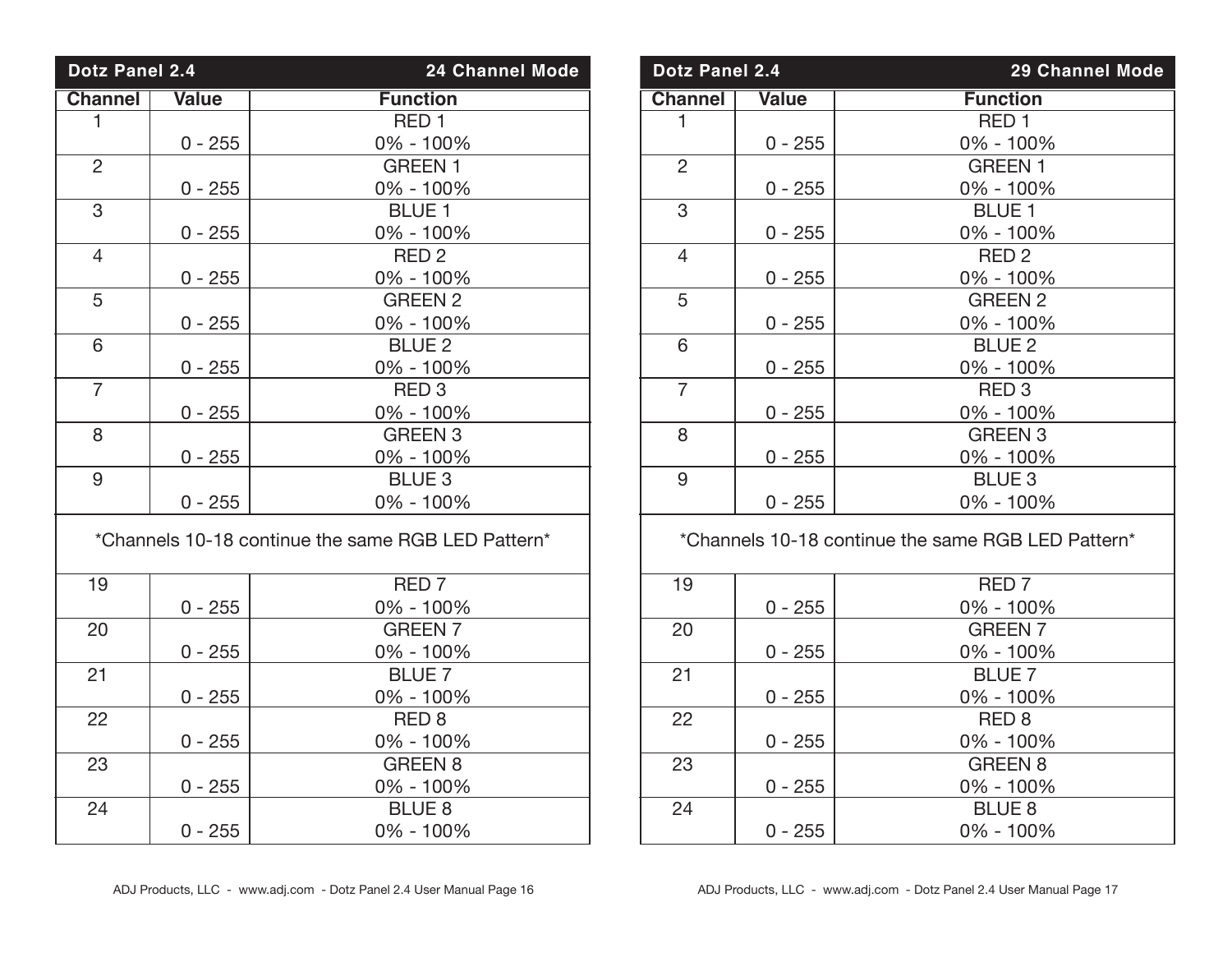| <b>Dotz Panel 2.4</b> |              | <b>29 Channel Mode</b>             |
|-----------------------|--------------|------------------------------------|
| <b>Channel</b>        | <b>Value</b> | <b>Function</b>                    |
| 25                    |              | <b>COLOR MACROS &amp; PROGRAMS</b> |
|                       | $0 - 15$     | <b>NO FUNCTION</b>                 |
|                       | $16 - 23$    | <b>RED</b>                         |
|                       | $24 - 31$    | <b>GREEN</b>                       |
|                       | $32 - 39$    | <b>BLUE</b>                        |
|                       | $40 - 47$    | <b>RED &amp; GREEN</b>             |
|                       | $48 - 55$    | <b>GREEN &amp; BLUE</b>            |
|                       | $56 - 63$    | <b>RED &amp; BLUE</b>              |
|                       | $64 - 71$    | RED, GREEN, & BLUE                 |
|                       | $72 - 79$    | COLOR <sub>1</sub>                 |
|                       | $80 - 87$    | COLOR <sub>2</sub>                 |
|                       | $88 - 95$    | COLOR <sub>3</sub>                 |
|                       | $96 - 103$   | COLOR <sub>4</sub>                 |
|                       | 104 - 111    | COLOR <sub>5</sub>                 |
|                       | $112 - 119$  | COLOR <sub>6</sub>                 |
|                       | $120 - 127$  | COLOR <sub>7</sub>                 |
|                       | $128 - 135$  | COLOR <sub>8</sub>                 |
|                       | 136 - 143    | <b>COLOR FADE 1</b>                |
|                       | $144 - 151$  | <b>COLOR SNAKE</b>                 |
|                       | 152 - 159    | <b>COLOR FADE 2</b>                |
|                       | $160 - 167$  | <b>COLOR CHANGE</b>                |
|                       | $168 - 175$  | <b>COLOR FLOW 1</b>                |
|                       | $176 - 183$  | <b>COLOR FLOW 2</b>                |
|                       | 184 - 191    | <b>COLOR FLOW 3</b>                |
|                       | 192 - 199    | <b>COLOR FLOW 4</b>                |
|                       | $200 - 207$  | <b>COLOR FLOW 5</b>                |
|                       | $208 - 215$  | <b>COLOR FLOW 6</b>                |
|                       | $216 - 223$  | <b>COLOR FLOW 7</b>                |
|                       | $216 - 223$  | <b>COLOR FLOW 7</b>                |
|                       | $224 - 231$  | <b>COLOR FLOW 8</b>                |
|                       | 232 - 239    | <b>COLOR FLOW 9</b>                |
|                       | 240 - 255    | <b>SOUND ACTIVE</b>                |

| <b>Dotz Panel 2.4</b> |              | <b>29 Channel Mode</b>           |
|-----------------------|--------------|----------------------------------|
| <b>Channel</b>        | <b>Value</b> | <b>Function</b>                  |
| 26                    |              | PROGRAM SPEED/SOUND SENSE        |
|                       | $0 - 255$    | <b>PROGRAM SPEED SLOW - FAST</b> |
| 27                    | $0 - 255$    | MASTER DIMMER 0% - 100%          |
| 28                    |              | <b>STROBING</b>                  |
|                       | $0 - 255$    | <b>SLOW - FAST</b>               |
| 29                    |              | <b>DIMMER CURVES</b>             |
|                       | $0 - 41$     | <b>STANDARD</b>                  |
|                       | $42 - 84$    | <b>STAGE</b>                     |
|                       | $85 - 127$   | TV.                              |
|                       | $128 - 170$  | <b>ARCHITECTURAL</b>             |
|                       | $171 - 213$  | <b>THEATER</b>                   |
|                       | $214 - 255$  | DEFAULT TO UNIT CURVE SETTING    |

When Channel 25 is being used between the values of 136-239, Channel 26 will control the speed of the programs.

When Channel 25 is being used between the values of 240-255, Channel 26 will control sound sensitivity.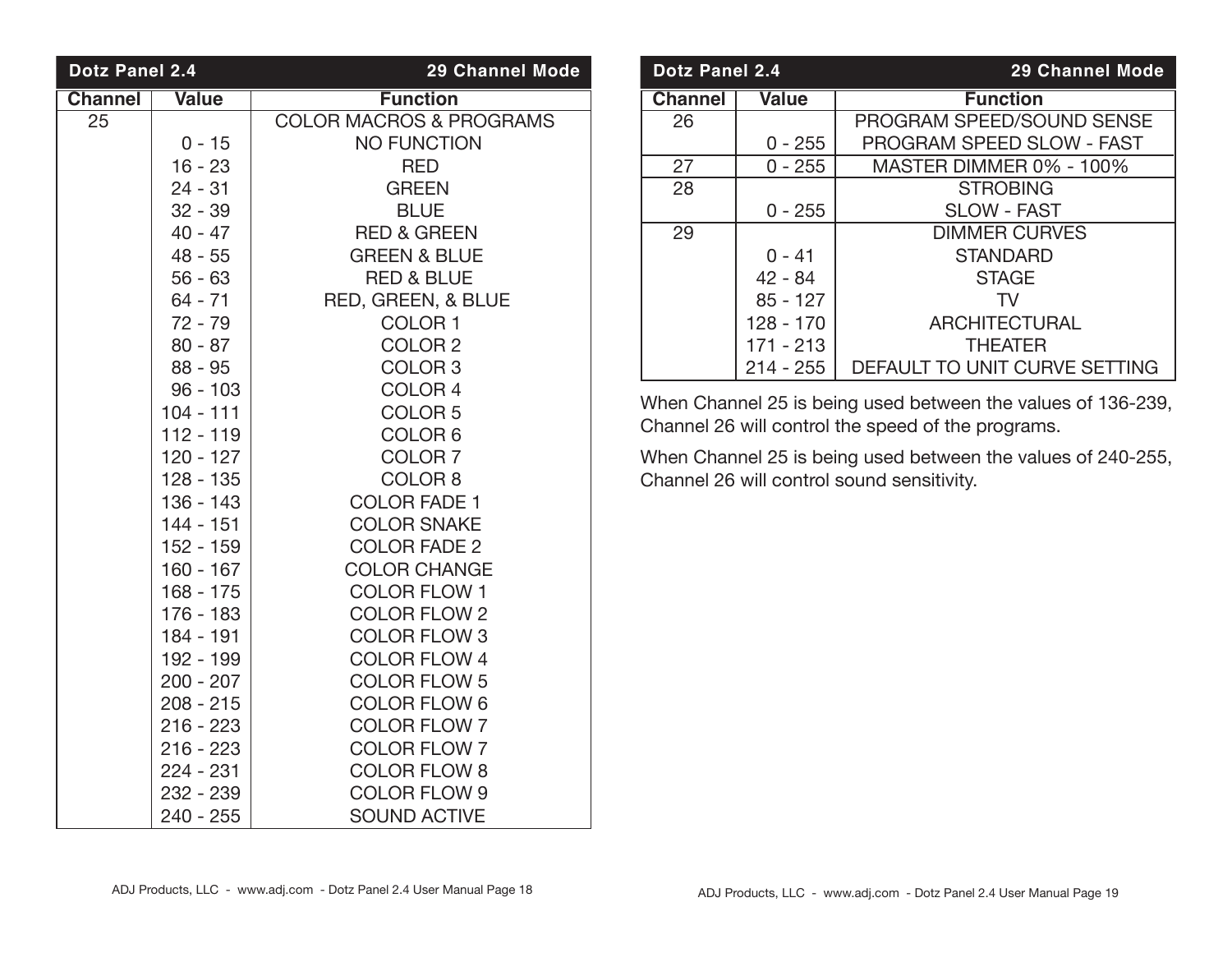## **Dotz Panel 2.4 Installation**

When installing the unit, the trussing or area of installation must be able to hold 10 times the weight without any deformation. When installing the unit must be secured with a secondary safety attachment, e.g. and appropriate safety cable. Never stand directly below the unit when mounting, removing, or servicing the unit.

Overhead mounting requires extensive experience, including calculating working load limits, installation material being used, and perodic safety inspection of all installation material and unit. If you lack these qualifications, do not attempt the installation yourself.

These installaiton should be checked by a skilled person once a year.

The Dotz Panel 2.4 is fully operational in two different mounting positions, hanging upside-down from a ceiling or set on a flat level surface. To avoid internal damage to the unit, never mount the unit on its side as illustrated above. Be sure this fixture is kept at least 0.5m away from any flammable materials (decoration etc.). Always use and install the supplied safety cable as a safety measure to prevent accidental damage and/or injury in the event the clamp fails. Never use the carrying handles for secondary attachment.

## **Dotz Panel 2.4 Power Cord Daisy Chaining**

*With this feature you can connect the fixtures to one another using the IEC input and output sockets. The quantity that can be connected is 8 fixtures maximum for 120V, and 17 fixtures maximum for 230V. After the maximum fixtures has been reached you will need to use a new power outlet. They must be the same fixtures. DO NOT mix fixtures.*

## **Dotz Panel 2.4 Fuse Replacement**

Locate and remove the unit's power cord. Once the cord has been removed located the fuse holder located inside the power socket. Insert a flat-head screw driver into the power socket and gently pry out the fuse holder. Remove the bad fuse and replace with a new one. The fuse holder has a built-in socket for a spare fuse be sure not to confuse the spare fuse with active fuse.

**Dotz Panel 2.4** Cleaning

Due to fog residue, smoke, and dust cleaning the internal and external optical lenses must be carried out periodically to optimize light output.

1. Use a soft cloth to wipe down the outside casing.

Cleaning frequency depends on the environment in which the fixture operates (i.e. smoke, fog residue, dust, dew).

## **Dotz Panel 2.4** Troubleshooting

Listed below are a few common problems the user may encounter, with solutions.

### *Unit not responding to DMX:*

1. Check that the DMX cables are connected properly and are wired correctly (pin 3 is "hot"; on some other DMX devices pin 2 may be 'hot'). Also, check that all cables are connected to the right connectors; it does matter which way the inputs and outputs are connected.

### *Unit does not respond to sound:*

1. Quiet or high pitched sounds will not activate the unit.

*If problems are not resolved; Contact ADJ Products, LLC for service.* 1-800-322-6337